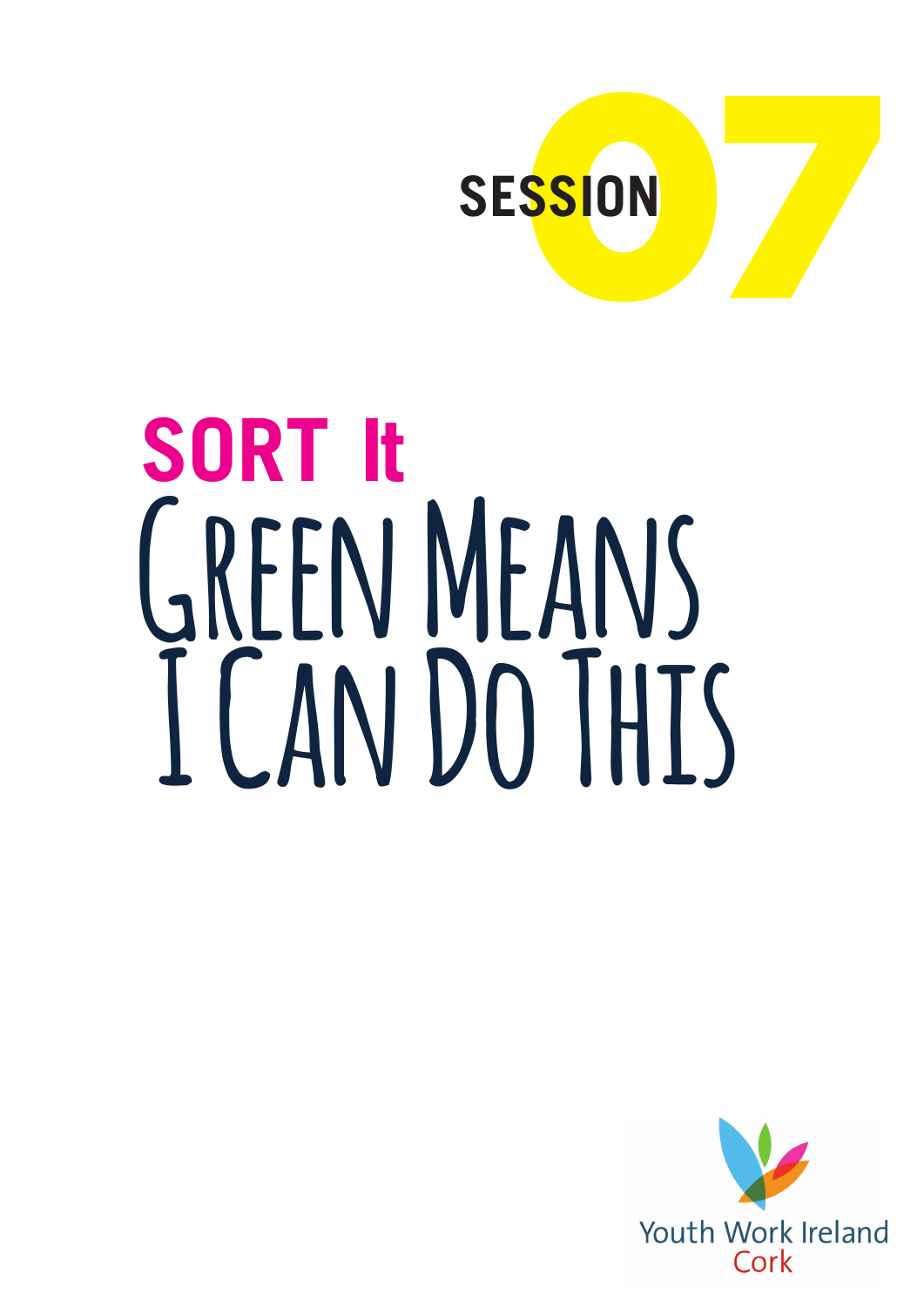

## **Green Means I Can Do This**

Please ensure you have read the introductory chapter and the literature review so you are familiar with all the concepts and models, and that you can confidently explain them simply and clearly to participants. Please review the videos for this session (the Student and The Teacher) to ensure you understand the key concepts.

## **LEARNING OBJECTIVES**

By the end of this session participants will:

- $\triangleright$  Understand the range of tools at their disposal to solve problems (e.g. themselves, other people, books/the internet)
- $\triangleright$  Plan how to use different tools available to them to solve problems



| <b>Section</b>                                | Time |
|-----------------------------------------------|------|
| Trickle in and Welcome                        | 15   |
| Revision                                      | 15   |
| Read the Lights: Green means<br>I Can Do This | 30   |
| The Student and the<br>Teacher Videos         | 30   |
| ۱۵۲۵                                          |      |

### **MATERIALS NEEDED**

| <b>SORT IT Session 7 PowerPoint</b>                                                                                                                                                                |  |
|----------------------------------------------------------------------------------------------------------------------------------------------------------------------------------------------------|--|
| Three flipcharts/posters on the wall,<br>each with one of the following phrases<br>written on it: fixed and growth mind-sets<br>/ anchors and triggers / fight or flight                           |  |
| Stickies/post-its and pens                                                                                                                                                                         |  |
| Copies of Hand-out 1:<br>Scenarios for all participants                                                                                                                                            |  |
| Copies of Hand-out 2: My Problem<br>Solving Toolbox for all participants                                                                                                                           |  |
| Copies of Hand-out 3: Problem Solving<br>Step by Step for all participants                                                                                                                         |  |
| Copies of Hand-out 4:<br>'The Student and The teacher<br>Take One' for all participants                                                                                                            |  |
| Copies of Hand-out 5:<br>'The Student and The Teacher<br>Take Two' for all participants                                                                                                            |  |
| Copies of Hand-out 6:<br>'7 Different Types of GNATS'                                                                                                                                              |  |
| Video 'The Student and the<br>teacher' loaded and ready to go                                                                                                                                      |  |
| Computer, speakers and a projector so<br>participants can see / hear the videos<br>1)<br>Tablet / phone with Dragon Racing<br>game downloaded and ready to use<br>2)<br>Dragon game marking scheme |  |
| 3)<br>PIPs connected to the device for<br>dragon racing                                                                                                                                            |  |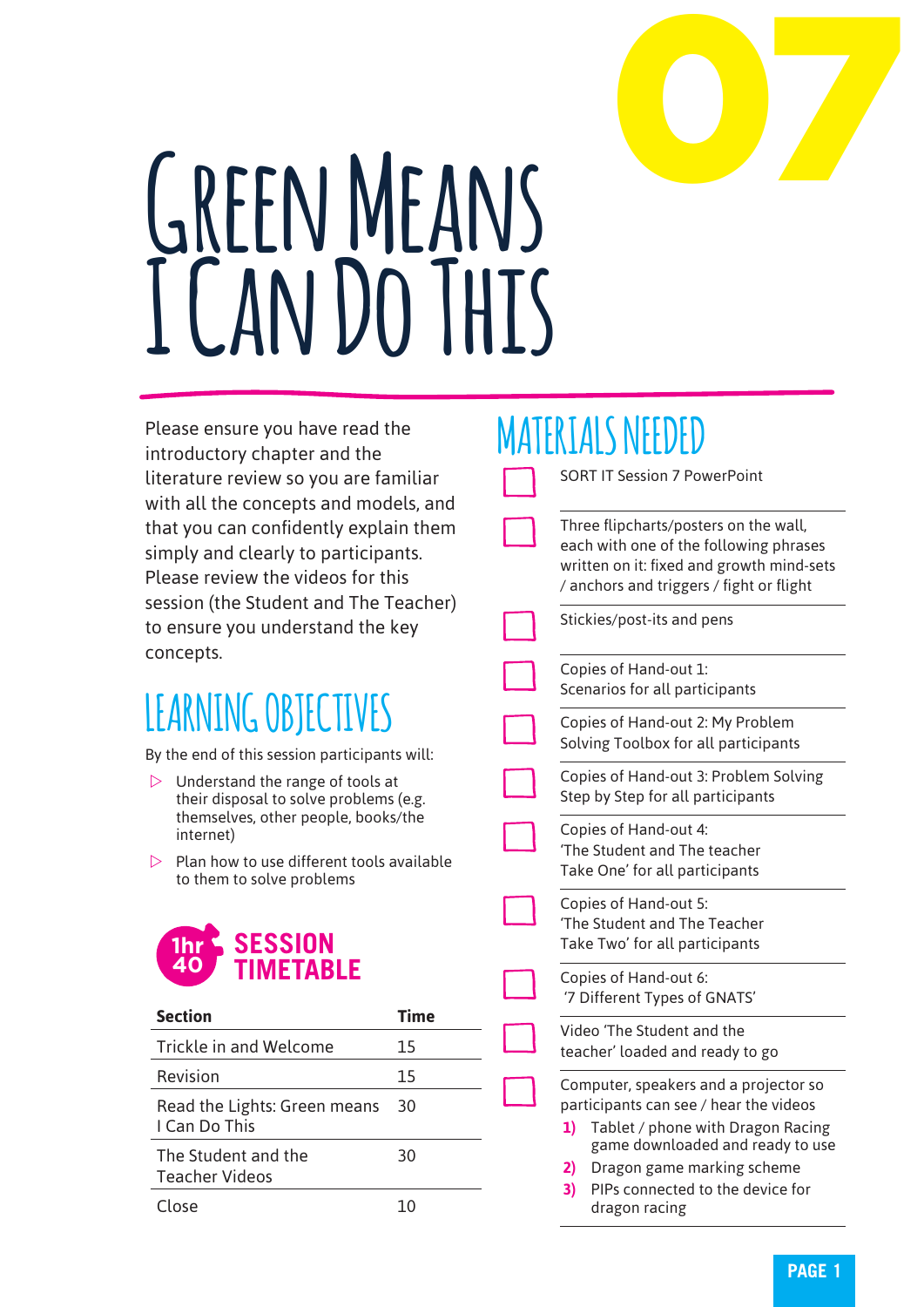



**AIM Students are calm and ready to engage**

#### **TRICKLE IN**

Last week's 'Take the Lesson' was: *Ask participants to practice negotiation skills this week. Pick a situation, plan your negotiation, try it out and report back to the class next week.*

As participants come in, ask them to share whether they did any negotiating this week and how it went. Do the exercise below with participants as they arrive into the bigger group

#### **TWO FACED PHRASES** Æ**SLIDE 1**



- $\triangleright$  Look at the phrases on the PowerPoint slide
- $\triangleright$  In the group, take turns trying to say the statements in a calm and respectful manner and then using the SAME WORDS but in a negative manner (e.g. aggressive / sarcastic / mean etc.)
- $\triangleright$  Facilitate a group discussion, using the following questions:

| v                                    | <b>Discussion Points</b>                                                                                                                                                         |
|--------------------------------------|----------------------------------------------------------------------------------------------------------------------------------------------------------------------------------|
| What makes the<br>difference between | $\rightarrow$ Your tone of voice - this can be warm, cold, threatening, sinister,<br>kind etc.                                                                                   |
| a calm statement<br>an aggressive    | $\rightarrow$ Your volume – louder can be more aggressive                                                                                                                        |
| statement?                           | $\rightarrow$ The pace at which you speak – for example speaking very<br>slowly can imply that you think someone is stupid, but speaking<br>very fast can make you seem stressed |
|                                      | $\rightarrow$ Your facial expression – this communicates even more than the<br>words you are actually speaking.                                                                  |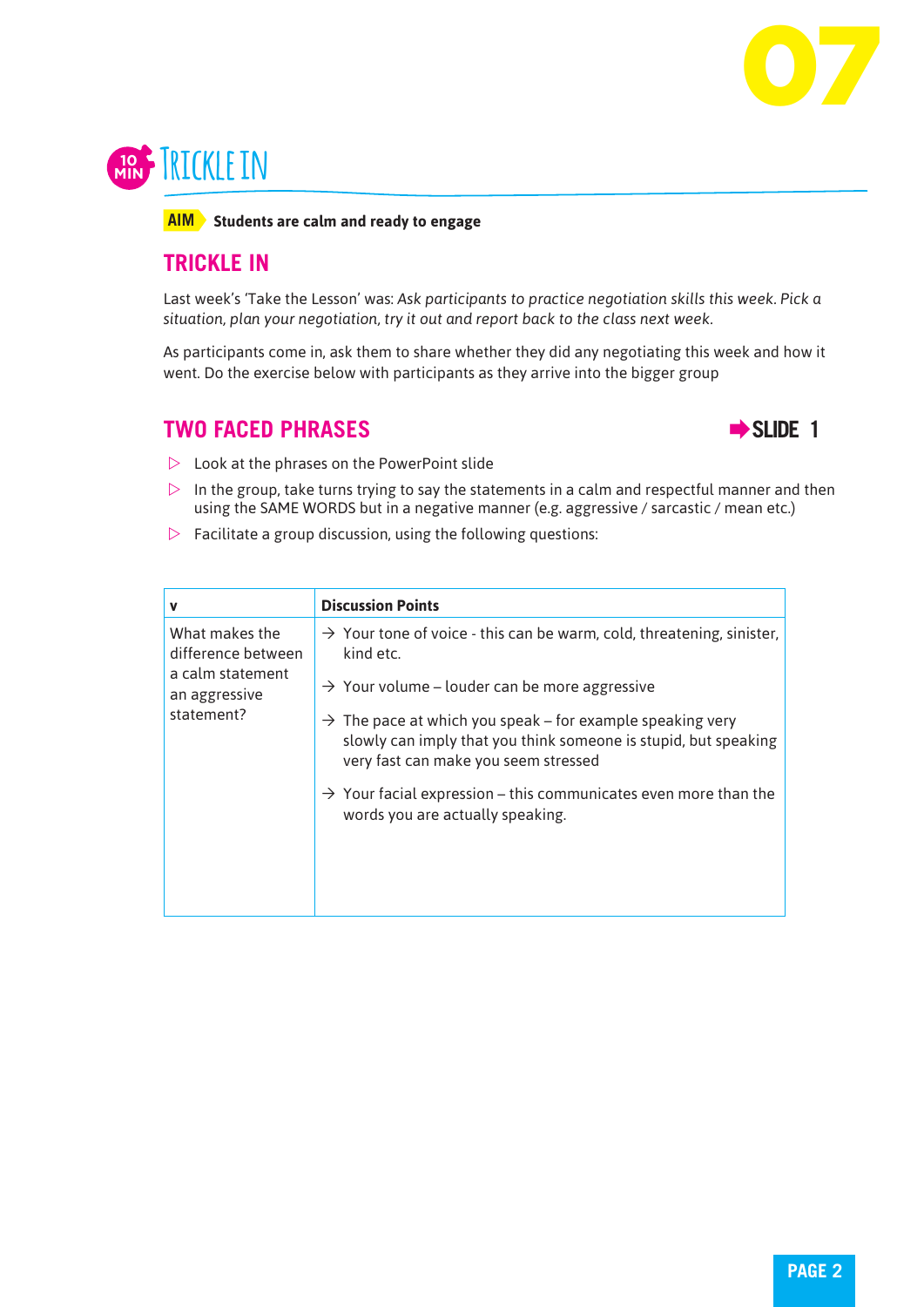



#### **MINDFUL MINUTE**

- $\triangleright$  Ring the bell to acknowledge the beginning of the session and focus participants into the room
- $\triangleright$  Do a body scan, observation exercise, square breathing or other mindful exercise for one minute to help participants to ground before the session

#### **INTRODUCTION TO THE SESSION EXAMPLE 2**



Remind Participants of where we are on the SORT It model (slide 2)

- $\triangleright$  In the **last session**, we looked at:
	- $\rightarrow$  The second Read The Lights challenge Orange when there is a possibility for us to negotiate. Orange situations were those where we thought 'hmm, I might be able to explain my viewpoint and get a little compromise', or 'there may be wriggle room for some negotiation' or 'If I am understood better maybe the situation will change'.
- $\triangleright$  Today we are looking at 'green' challenges and we will come up with some ways to meet those challenges. Green challenges are the ones where, when we think about it, we know we can probably manage it.
- $\triangleright$  First, we're going to remind ourselves of some of the things we learned over the past few weeks, because they are starting to really come together.

## **15 MIN Exercise One: Old Brain to New Brain Revision**

**AIM Students are reminded of some of the key concepts of 'triggers', 'anchors' and 'the growth mindset'.**

#### **OVERVIEW**

There are two parts to this exercise,

- **1)** The first is a group discussion
- **2)** The second is a brief practice of some techniques to get into new brain

#### **INSTRUCTIONS: DISCUSSION EXAMPLE 2**



- $\triangleright$  Give all participants three stickies and a pen
- $\triangleright$  Ask participants to use one sticky for each of the posters on the wall
- $\triangleright$  Go through each of the three posters and ask them to draw the face that represents how much they remember (reference the faces on the slide)
- $\triangleright$  At each poster, ask some key questions (below) to help refresh everyone's memories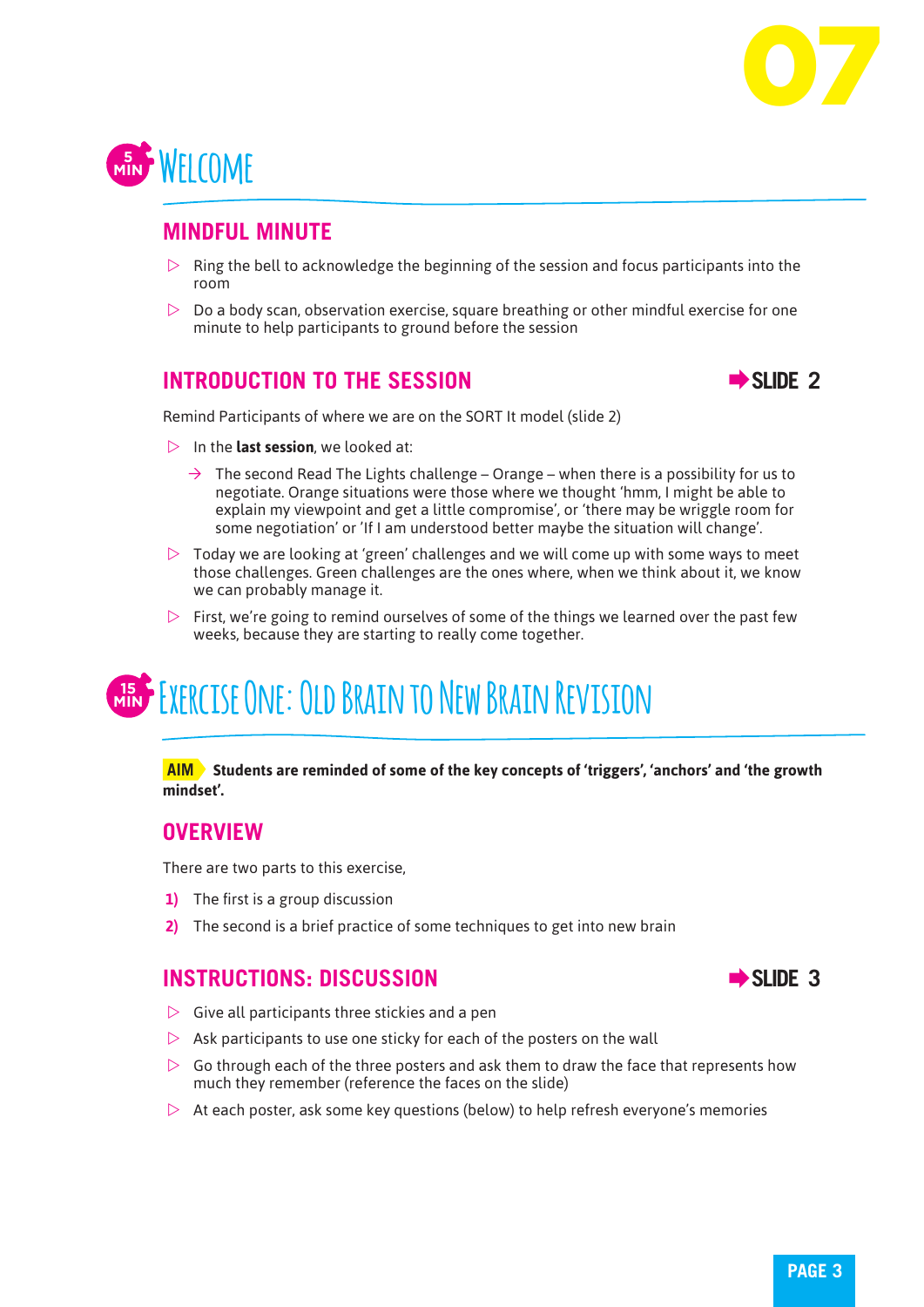

| Question                                                                                                                                                           | <b>Discussion Points</b>                                                                                                                                                                                                                                                                                                                                                                                                                                                                                                                                                                                                                                                                                                                                                                 |  |  |
|--------------------------------------------------------------------------------------------------------------------------------------------------------------------|------------------------------------------------------------------------------------------------------------------------------------------------------------------------------------------------------------------------------------------------------------------------------------------------------------------------------------------------------------------------------------------------------------------------------------------------------------------------------------------------------------------------------------------------------------------------------------------------------------------------------------------------------------------------------------------------------------------------------------------------------------------------------------------|--|--|
| Do you remember<br>the difference                                                                                                                                  | $\rightarrow$ Intelligence and ability are things that can grow and develop, like our<br>muscles, through exercise and work                                                                                                                                                                                                                                                                                                                                                                                                                                                                                                                                                                                                                                                              |  |  |
| between a 'fixed'<br>idea of intelligence<br>and a 'growth' idea<br>of intelligence?<br>What does this<br>mean? How does it<br>impact on our prob-<br>lem-solving? | $\rightarrow$ When they meet a problem that they cannot immediately master,<br>people who believe intelligence is fixed, think they are not capable<br>of overcoming it. Research has found that people with this belief<br>often sabotage success. Why? Because they believe that if they fail<br>it means they are not smart. Whereas people with a growth idea of<br>intelligence understand that if they fail its because they didn't do<br>enough work.<br>$\rightarrow$ Those with a growth mindset are more likely to problem solve and<br>try to find a way around it.<br>$\rightarrow$ Today, it is important that we realise that if we want to solve a<br>problem, we may have to try a couple of things but with enough<br>effort we have a good chance of getting it right. |  |  |
| Do you remember<br>what fight or flight                                                                                                                            | $\rightarrow$ Fight or flight' is a physical response in our body to fear or stress<br>$\rightarrow$ It happens before we have even had time to think                                                                                                                                                                                                                                                                                                                                                                                                                                                                                                                                                                                                                                    |  |  |
| means? When does<br>it happen, and what                                                                                                                            | $\rightarrow$ The blood goes to our muscles and leaves our 'old brain' in charge                                                                                                                                                                                                                                                                                                                                                                                                                                                                                                                                                                                                                                                                                                         |  |  |
| happens to us in<br>fight or flight?                                                                                                                               | $\rightarrow$ Our old brain isn't very good at problem-solving, and can either<br>make us aggressive (fight) or make us unable to engage effectively or<br>express ourselves (flight) so we have to do some work to let our new<br>brain be in charge.                                                                                                                                                                                                                                                                                                                                                                                                                                                                                                                                   |  |  |
| Do you remember<br>what triggers are?                                                                                                                              | $\rightarrow$ A trigger is something that sets us off thinking negatively, the way a<br>trigger sets off a gun.                                                                                                                                                                                                                                                                                                                                                                                                                                                                                                                                                                                                                                                                          |  |  |
| What types of<br>things are triggers?<br>How do we manage                                                                                                          | $\rightarrow$ A trigger can be something external to us like an event or a situation,<br>or it can be something internal like a thought or feeling.                                                                                                                                                                                                                                                                                                                                                                                                                                                                                                                                                                                                                                      |  |  |
| our triggers?                                                                                                                                                      | $\rightarrow$ Triggers are unique to each of us; what might set one person off<br>feeling bad or stressed might not set another person off.                                                                                                                                                                                                                                                                                                                                                                                                                                                                                                                                                                                                                                              |  |  |
|                                                                                                                                                                    | $\rightarrow$ Triggers cause us to have negative thoughts about ourselves or<br>situations around us. These thoughts often aren't true, or might be<br>only a bit true.                                                                                                                                                                                                                                                                                                                                                                                                                                                                                                                                                                                                                  |  |  |
|                                                                                                                                                                    | $\rightarrow$ These automatic thoughts, if we don't slow down and get into new<br>brain, cause us to react in a way that may not be best for us at the<br>time.                                                                                                                                                                                                                                                                                                                                                                                                                                                                                                                                                                                                                          |  |  |
|                                                                                                                                                                    | $\rightarrow$ To manage triggers, we need to understand 'what pushes our<br>buttons', so when we can calm ourselves when these things happen.<br>We also need to be able to recognise in the moment when we are<br>reacting to a trigger and going into fight or flight mode.                                                                                                                                                                                                                                                                                                                                                                                                                                                                                                            |  |  |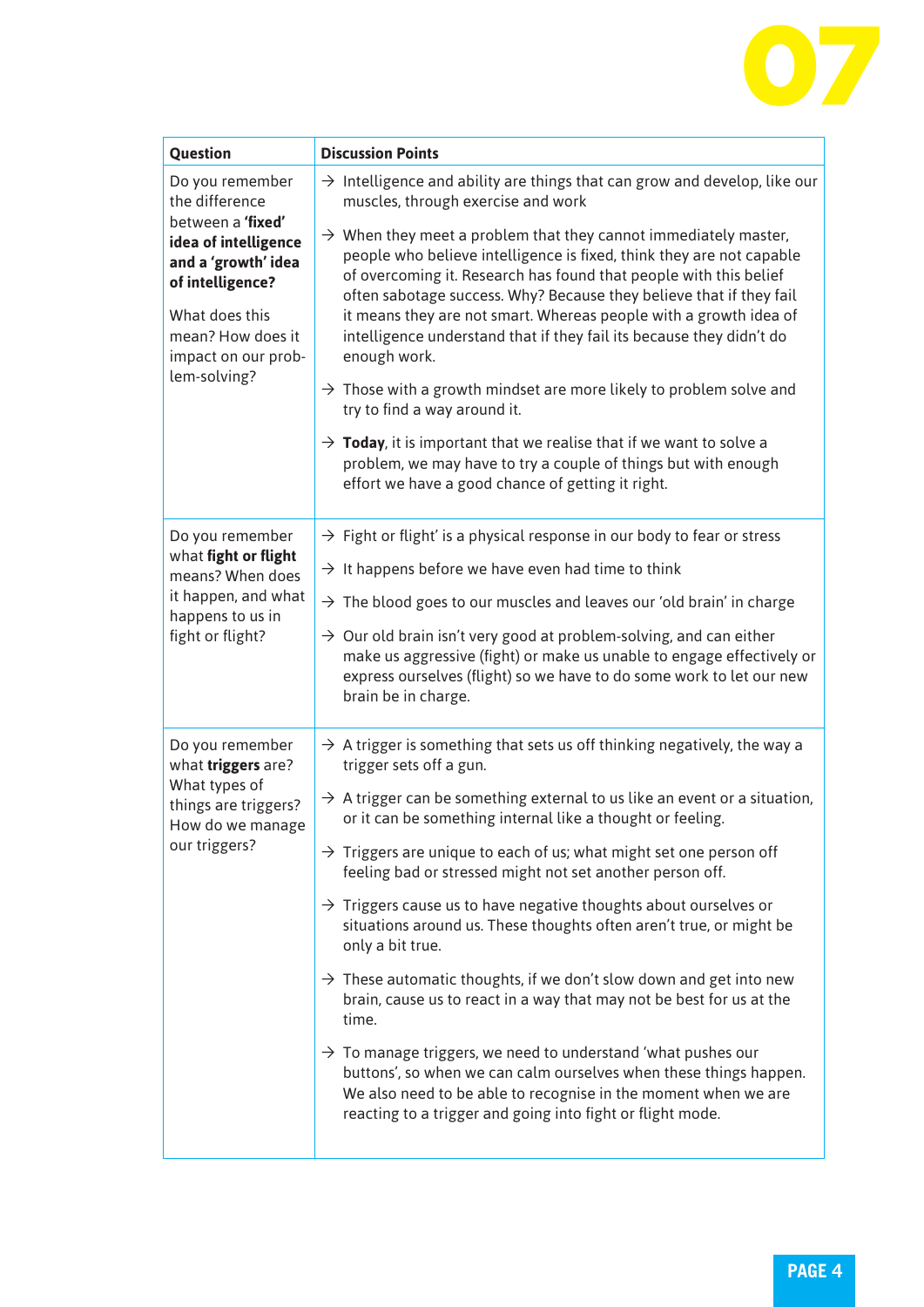

## **20 MIN Exercise Four: Green Means I Can Do Something**

**AIM Participants review the skills needed for 'green' situations. A green situation is one where we have the power to change the situation by changing their actions.**

#### **OVERVIEW**

There are two parts to this exercise:

- **1)** Discuss 'green' situations and learn about using different tools and experiences to help find the right solution to a problem
- **2)** Review of The Student and the Teacher video to understand some skills that can be can used

#### **INSTRUCTIONS: MY PROBLEM SOLVING TOOLBOX → SLIDE 4-5**



Have a group discussion on how someone can identify a green situation – you may want to draw these points up on a chart.

| <b>Group Question</b>                                                                                  | <b>Points to Include for Discussion</b>                                                                                                                                                 |
|--------------------------------------------------------------------------------------------------------|-----------------------------------------------------------------------------------------------------------------------------------------------------------------------------------------|
| How do you know if a<br>difficult situation is a green<br>one, i.e. you have the power<br>to change it | TIP - If you can answer yes to any of the following questions:                                                                                                                          |
|                                                                                                        | $\rightarrow$ If you did something differently would it change the<br>situation?                                                                                                        |
|                                                                                                        | $\rightarrow$ Can you identify other people who have managed a similar<br>situation and got a good result?                                                                              |
|                                                                                                        | $\rightarrow$ Is it possible that if you looked at the situation another<br>way, you could find a way to solve it? (e.g. maybe there are<br>gNATS stopping you from seeing it properly) |
|                                                                                                        | $\rightarrow$ In the past, changing the way you acted or thought has a<br>positive influence on this problem or a similar one                                                           |

- **1)** Ask everyone in smaller groups or in the larger group to discuss and to think about a problem that could be considered green
- **2)**  Read through the scenarios provided in **Hand-out 1: Green Scenarios** to get a sense of some other the problems that could fall into 'green' category – don't worry about analysing them or finding solutions, reading through them is just to get a sense of the type of problems that are 'green'
- **3)**  Using **Hand-out 2: My Problem Solving Toolbox** discuss the three tools in the toolbox: **[slide 5]**
	- $\rightarrow$  **Yourself:** what can you do or do differently to solve this problem?
	- $\rightarrow$  **Others:** what can I ask of or learn from others to solve this problem?
	- $\rightarrow$  **Things:** what else can I use, or learn about, to solve the problem?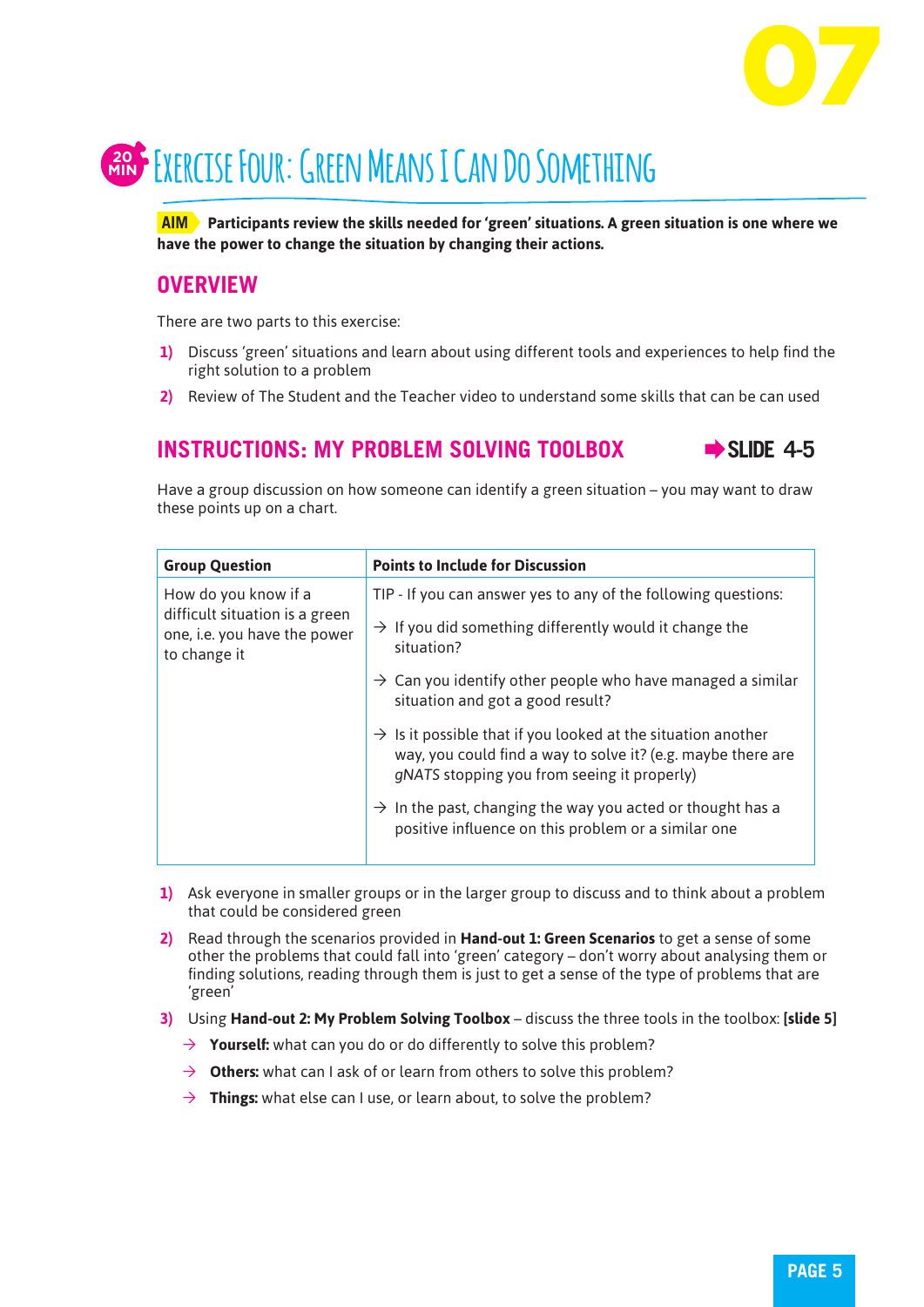

#### **Discuss this with the young people highlighting some key points highlighted on the hand out:**

- $\triangleright$  In problem solving, there are lots of things we can draw on. The most important of these is ourselves – figuring out what we can do differently to resolve it. This is always our first port of call when it comes to solving a problem.
- $\triangleright$  Another thing we can do is look to other people and see what they can help us with and what we can learn with them. It is usually best to ask for help when we have given some time to thinking about the problem, thinking about what we can do about it first, and then finding the best way that others can help us.
- $\triangleright$  The last thing we can do is find more information from the world about what else would help us. By reading / learning we can find how others have managed this problem before.
- **4)**  As a group, using **Hand-out 3: Problem Solving Step by Step** go through the first practice scenario together from **Hand-out 1**. The table below includes ideas on how you would approach each step. This exercise helps to demonstrate breaking down the problem solving approach. **[slide 6]**

| Tool          | <b>Practice Scenario Application: Working in a Garage</b>                                                                                      |
|---------------|------------------------------------------------------------------------------------------------------------------------------------------------|
| Yourself      | $\rightarrow$ 1 could take a breath, shift into new brain because the customer is obviously<br>in old brain and getting very annoyed           |
|               | $\rightarrow$ 1 can realise that maybe there's a 'personalising $g$ NAT' in my head that's<br>taking offence                                   |
|               | $\rightarrow$ 1 could try to think of his objective here, and tell him I understand                                                            |
|               | $\rightarrow$ 1 could take time to explain that I'm not sure how to handle his complaint,<br>but I'll try                                      |
| Others        | $\rightarrow$ 1 could call a manager and ask their advice about handling a complaint                                                           |
|               | $\rightarrow$ 1 could ask the customer what he would like to happen                                                                            |
| <b>Things</b> | $\rightarrow$ I could look around and see if there is a 'complaints policy' in the shop that I<br>can use                                      |
|               | $\rightarrow$ Later, I could look up some tips on the internet about dealing with angry<br>customers so that I'm better prepared the next time |

- **5)**  Break participants into two groups and allocate one scenario each to them from **Hand-out 1** (Sleepy in Class / Battle of the Bands), and ask them to answer the questions on the slide / on **Hand-out Three** for the scenario.
	- a. After 5 minutes, participants should tell the larger groups their approach
	- b. The group to be asked for what they thought was good about their approach and anything else that could be done by themselves, by asking others, or by looking at other things.
	- c. The facilitator can provide any additional commentary after the other participants have fed back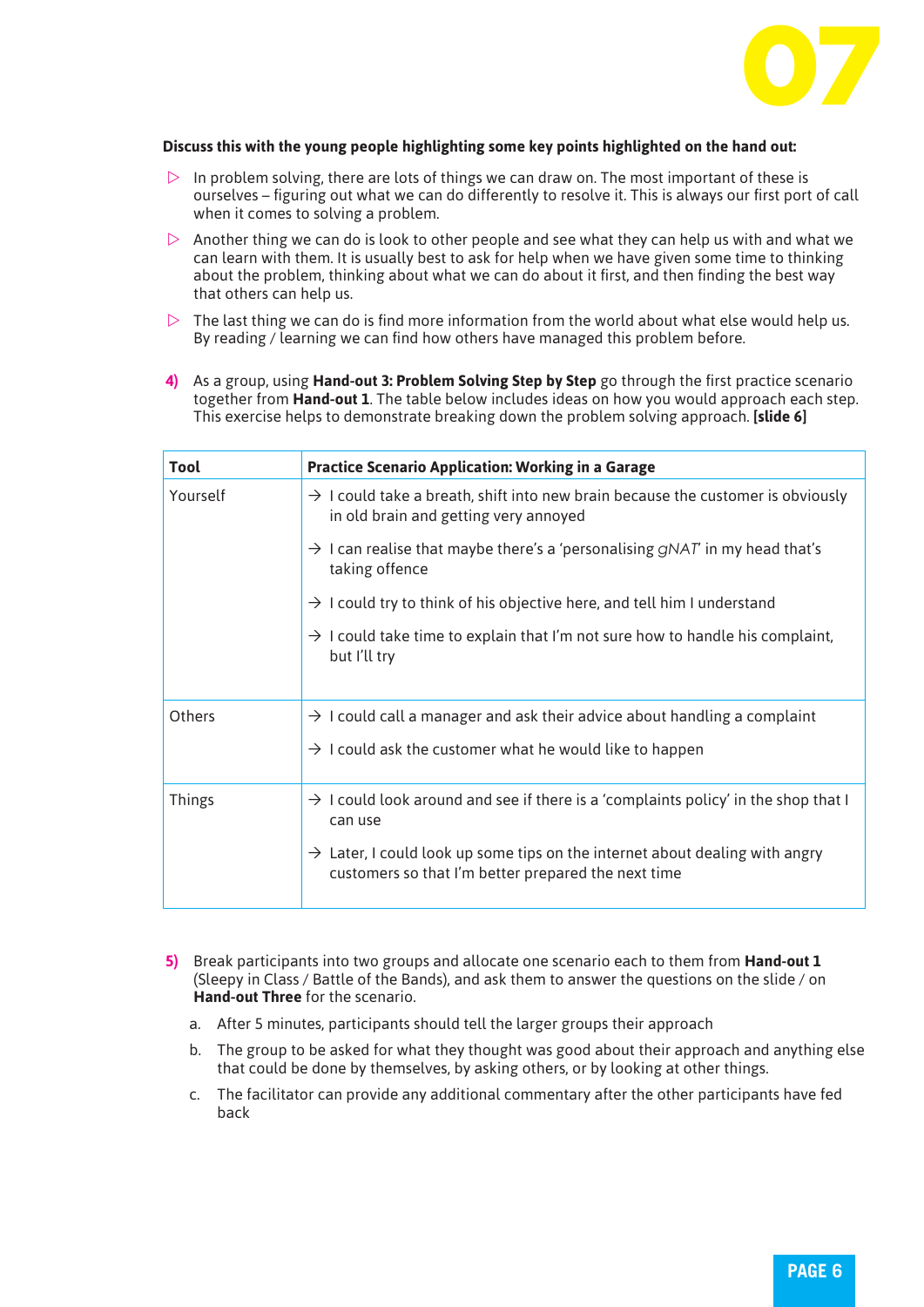

## **30 MIN Exercise Five: The Student and the teacher Video**

**AIM Participants review how the character in the video applies the skills needed for 'green' situations, where they have the ability to manage the problem.**

#### **OVERVIEW**

The participants will review the two videos, the 'before' and 'after' the SORT It model is applied, and discuss as a group how the student applied these skills.

#### **INSTRUCTIONS: ONE THE STUDENT AND THE TEACHER TAKE ONE**

- w Distribute **Hand-out 4: The Student and The Teacher Questions** to participants, which includes questions for the group to consider during the video.
- $\triangleright$  Read out the questions with the class and ask them to think about them while they are watching the video.
- $\triangleright$  Give participants Hand-out 6: the pesky gNATS Hand-out again and ask them to look out for what gNATS are biting the student, when she is reflecting after the situation (during the talking head section)

|  |  | $\triangleright$ Play 'take one', then facilitate a discussion using the questions as a starting point. |  |  |  |  |
|--|--|---------------------------------------------------------------------------------------------------------|--|--|--|--|
|--|--|---------------------------------------------------------------------------------------------------------|--|--|--|--|

| <b>Question</b>                                                                | <b>Points for Discussion</b>                                                                                                                                                                                                                                                          |
|--------------------------------------------------------------------------------|---------------------------------------------------------------------------------------------------------------------------------------------------------------------------------------------------------------------------------------------------------------------------------------|
| What was the student's<br>objective? What was the                              | $\rightarrow$ The student wanted to be able to do the task assigned to her. She<br>didn't want to be embarrassed.                                                                                                                                                                     |
| teacher's objective?                                                           | $\rightarrow$ The teacher wanted the student to complete the assignment without<br>disturbing others                                                                                                                                                                                  |
| Using the Problem<br><b>Solving Toolbox:</b>                                   | $\rightarrow$ It doesn't seem like she could see the problem to solve; she thought<br>the problem was the teacher                                                                                                                                                                     |
| Did the student try                                                            | $\rightarrow$ She tried, but very half-heartedly, before giving up                                                                                                                                                                                                                    |
| anything herself to solve<br>the problem?                                      | $\rightarrow$ She started messing and throwing things around, which probably<br>wasn't going to solve her problem?                                                                                                                                                                    |
| Did she try to get help<br>from other people to                                | $\rightarrow$ Not really, she half-heartedly called the teacher but then she started<br>messing and gave up                                                                                                                                                                           |
| solve her problem?                                                             | $\rightarrow$ She messed with her classmates but didn't ask for their help                                                                                                                                                                                                            |
| Did she try to use other<br>things, to help solve her<br>problem?              | $\rightarrow$ She looked at her page a bit but didn't really try to read it properly,<br>look it up                                                                                                                                                                                   |
| Did anyone get what<br>they wanted in that<br>situation?                       | $\rightarrow$ Nobody seemed to get what they wanted; the teacher was frustrated<br>and the student got asked to leave class                                                                                                                                                           |
| Thinking back to the<br>pesky gNATS, what<br>gNATS were biting the<br>student? | $\rightarrow$ Jumping to conclusions gNAT: by thinking he hates her<br>$\rightarrow$ Black and white thinking gNAT: because she couldn't do one exercise<br>she presumed she'd fail the whole course<br>$\rightarrow$ Personalising gNAT: presuming that the teacher doesn't like her |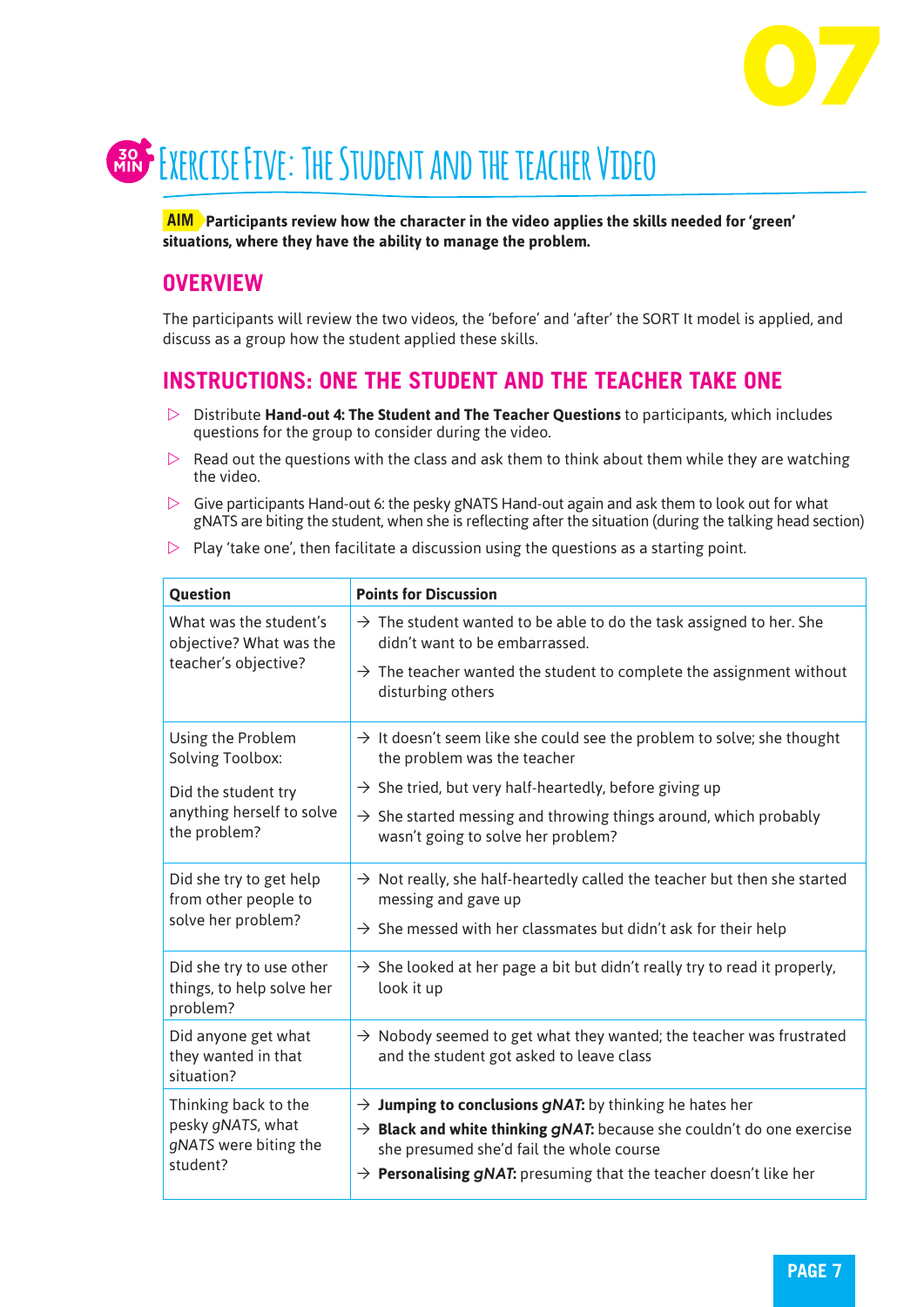

#### **INSTRUCTIONS: THE STUDENT AND THE TEACHER TAKE TWO**

Distribute **Hand-out 5:** The Student and The Teacher Take Two Questions to participants, which include questions for the group to consider when watching the video. Read out the questions and then, play 'Take Two'. Facilitate a discussion using the questions as a starting point.

| Question                                                        | <b>Discussion Points</b>                                                                                                                                    |
|-----------------------------------------------------------------|-------------------------------------------------------------------------------------------------------------------------------------------------------------|
| Using her toolbox, what<br>did she do, herself, to              | $\rightarrow$ She shifted into new brain: she clasped her hands, focussed and<br>took three deep breaths                                                    |
| solve the problem?                                              | $\rightarrow$ She focussed on her objective; to finish the course and go to<br>college                                                                      |
|                                                                 | $\rightarrow$ She tried writing it down in her own words so she could<br>understand better                                                                  |
|                                                                 | $\rightarrow$ She decided to ask for help instead of giving up                                                                                              |
| What help or advice did<br>she get from others?                 | $\rightarrow$ She raised her hands and asked Rob to help                                                                                                    |
|                                                                 | $\rightarrow$ She asked him to do it again                                                                                                                  |
|                                                                 | $\rightarrow$ She works on it at home with her brother                                                                                                      |
| What things did she use<br>or other information did<br>she get? | $\rightarrow$ She used the pen and paper to try to reframe it and she used the<br>computer to try to practice it more                                       |
| How do you think they<br>both felt afterwards?                  | $\rightarrow$ They probably felt good. Rob felt like he understood her better<br>and he thinks she is smart and motivated.                                  |
|                                                                 | $\rightarrow$ She feels like she understands herself as a learner and knows<br>how to solve her problems. She feels like she can work to get to<br>college. |

## **10 MIN Exercise Six: Close**

**AIM Close the session by helping to the group unwind and debrief. Remind the class that there are** many things that can help us to become grounded and get into our new brain; this involves focussing **on the present moment, our breath, focussing on what we are grateful for and many other things.**

#### **INSTRUCTIONS**

**Reflection:** Ask everyone to name one thing they are looking forward to after this class, it could be something coming up soon or much later.

**Take the Lesson:** Ask participants to pay attention to their problem-solving this week and next week to report on one problem they solve, including what they did themselves, what they got from other people to solve the problem, and whether they read or learned something new to help solve the problem.

#### **GROUNDING:**

- **a)** Ask participants to sit still and bring their awareness to the room
- **b)** Ask participants to notice (and give time between each to allow them to think about it)
	- $\rightarrow$  3 things that they can see right now
	- $\rightarrow$  3 things that they can feel, right now
	- $\rightarrow$  3 things that they can hear, right now
- **c**) Thank the participants and wish them well for next week.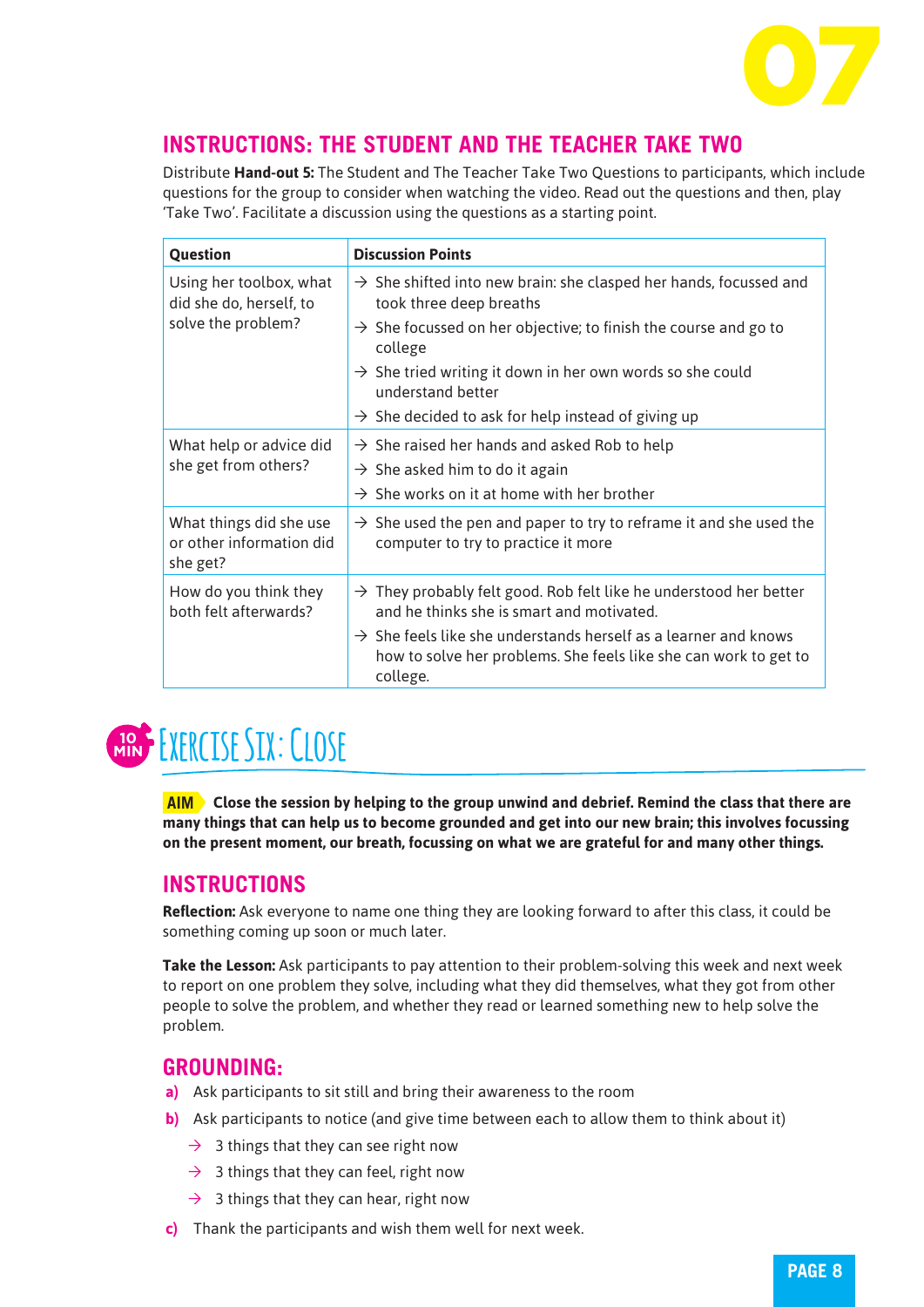

#### **HAND-OUT ONE: GREEN SCENES: CASE STUDIES**

#### **PRACTICE SCENARIO: WORKING IN A GARAGE**

You work in a garage and a customer comes in the door looking annoyed. He tells you that he was in yesterday and the person who was working was very rude to him and he wants to make a complaint. You don't feel like it's your problem and he's getting more annoyed at you because you say this.

#### **SCENARIO ONE: SLEEPY IN CLASS**

Your tutor is getting very annoyed and threatens to kick you out of the course because you're not paying attention. You keep falling asleep in class and not really taking part because you are exhausted. You've been staying up late watching a new show because it helps you escape the stress.

#### **SCENARIO TWO: BATTLE OF THE BANDS**

You are entering a battle of the bands competition with your group of friends. Your band-mate Alex is really good at remembering the words of songs and doesn't really have to practice very hard to do well at this. You keep forgetting the words of the song that you are supposed to be performing and it's embarrassing.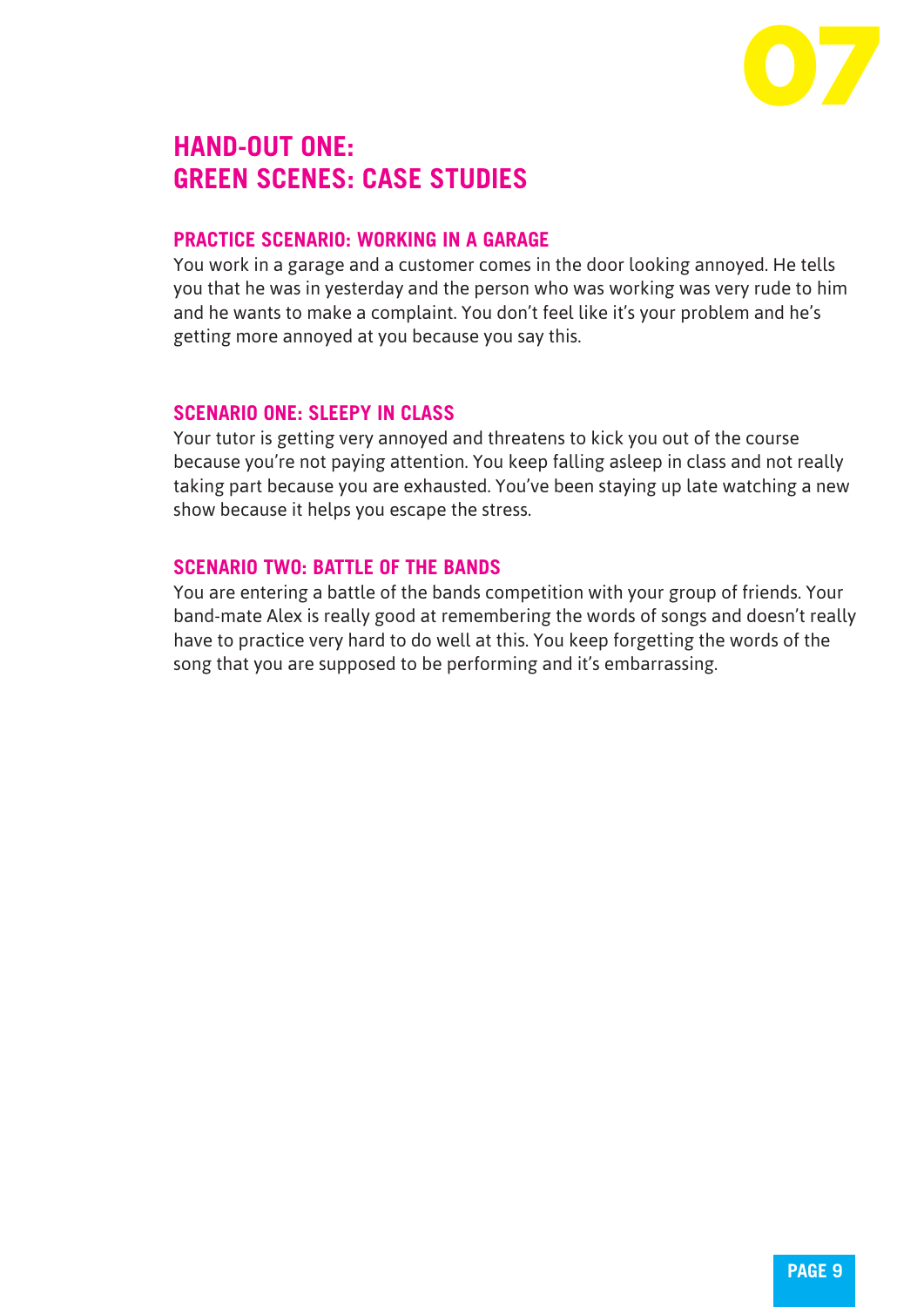

#### **HAND-OUT TWO: MY PROBLEM SOLVING TOOLBOX**

The most important tool in the problem solving toolbox is YOU! What can you do differently?

- **1)** Other people can be a great help. Can you ask someone for advice or help?
- **2)** You can also figure out ways to solve your problem by reading and learning from the world around you about how this problem has been solved before

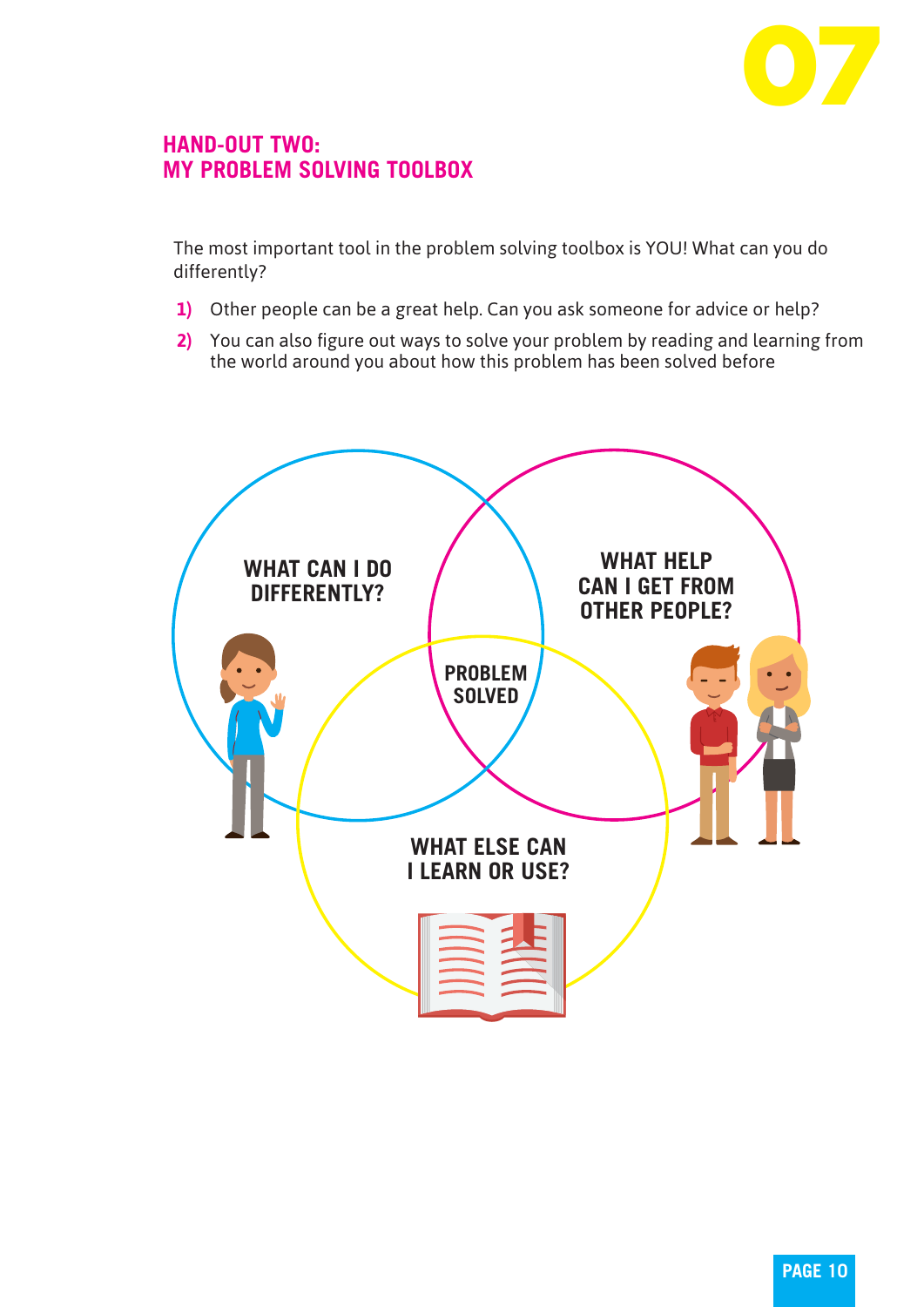

#### **HAND-OUT THREE: PROBLEM SOLVING STEP BY STEP**

| <b>Step</b>                                                          | <b>Questions to ask</b>                                                                                                                                                                                                                                                 |
|----------------------------------------------------------------------|-------------------------------------------------------------------------------------------------------------------------------------------------------------------------------------------------------------------------------------------------------------------------|
| Yourself: what can I do<br>differently                               | $\rightarrow$ Is there something I could do now, or later, to<br>make this problem go away?<br>$\rightarrow$ Can I think differently about this problem?                                                                                                                |
|                                                                      |                                                                                                                                                                                                                                                                         |
| Others: when you have<br>done all you can, can<br>someone else help? | $\rightarrow$ Can I get advice by asking someone?<br>$\rightarrow$ Can I learn from someone else's experiences<br>who might have had a similar problem before?                                                                                                          |
| Things:                                                              | There is a lot of information in the world, in books<br>and on the internet, that can help you figure out<br>how to solve your problem. Many people have<br>been through similar and have shared their<br>learning and their ideas. You just have to go look<br>for it. |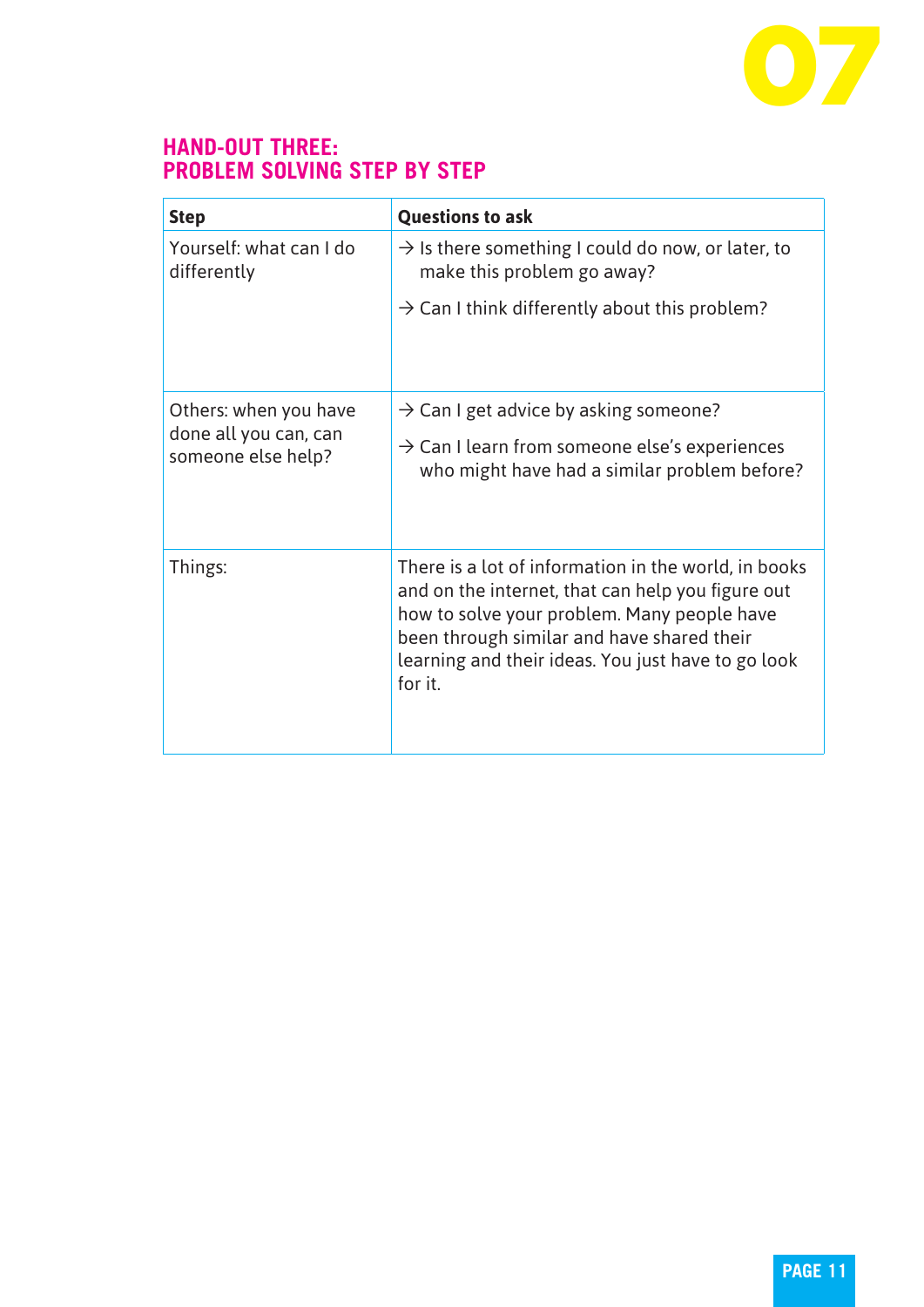

#### **HAND-OUT FOUR: THE STUDENT AND THE TEACHER TAKE ONE QUESTIONS**

**1)** What was the student's objective? What was the teacher's objective?

#### **USING THE PROBLEM SOLVING TOOLBOX:**

**2)** Did the student try anything herself to solve the problem?

- **3)** Did she try to get help from other people to solve her problem?
- 4) Did she try to use other things to help solve her problem?
- **5)** Did anyone get what they wanted in that situation?

**6)** Thinking back to the pesky gNATS, what gNATS were biting the student?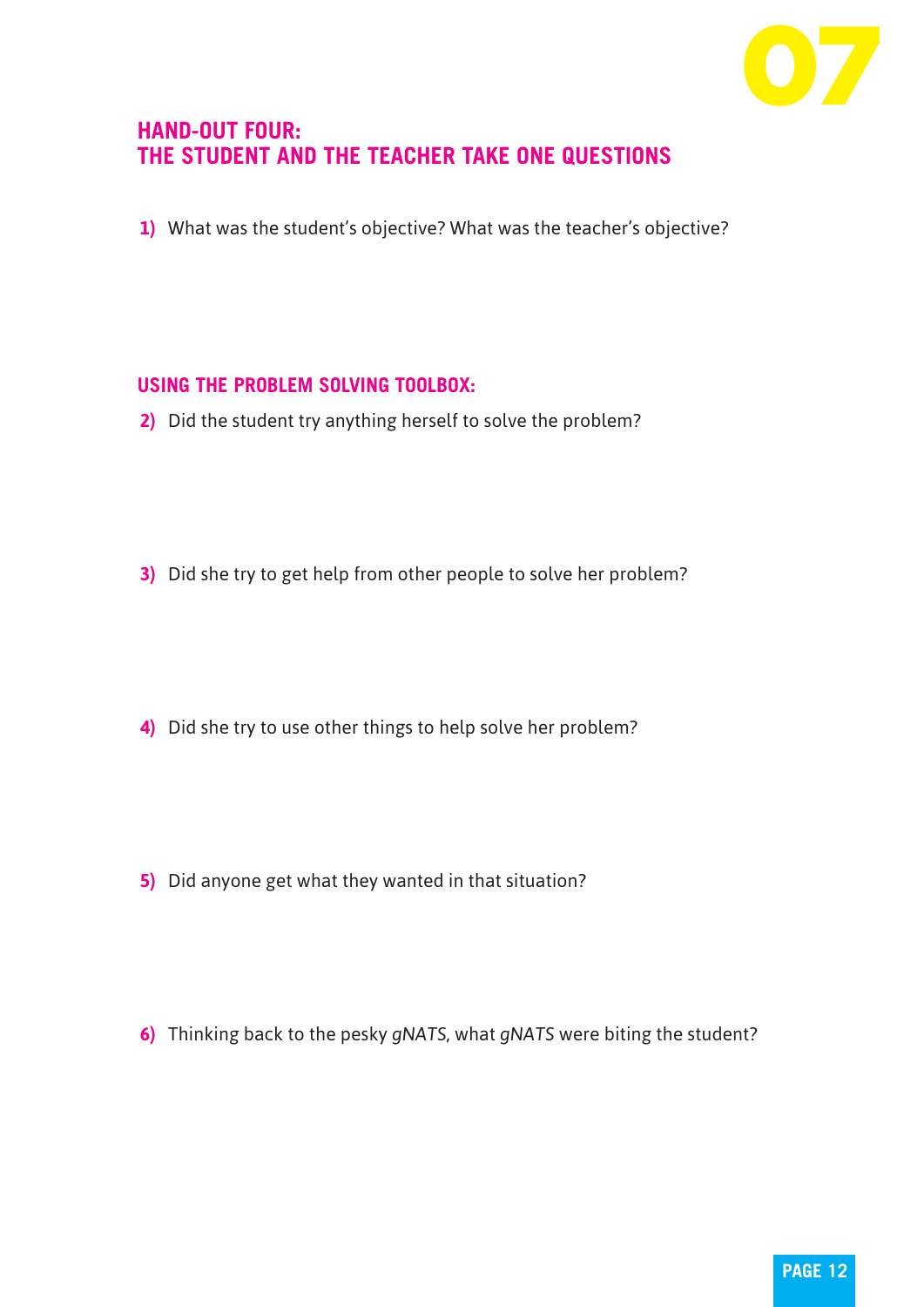

#### **HAND-OUT FIVE: THE STUDENT AND THE TEACHER TAKE TWO QUESTIONS**

1) Using her toolbox, what did she do, herself, to solve the problem?

**2)** What help or advice did she get from others?

**3)** What things did she use or other information did she get?

4) How do you think they both felt afterwards?